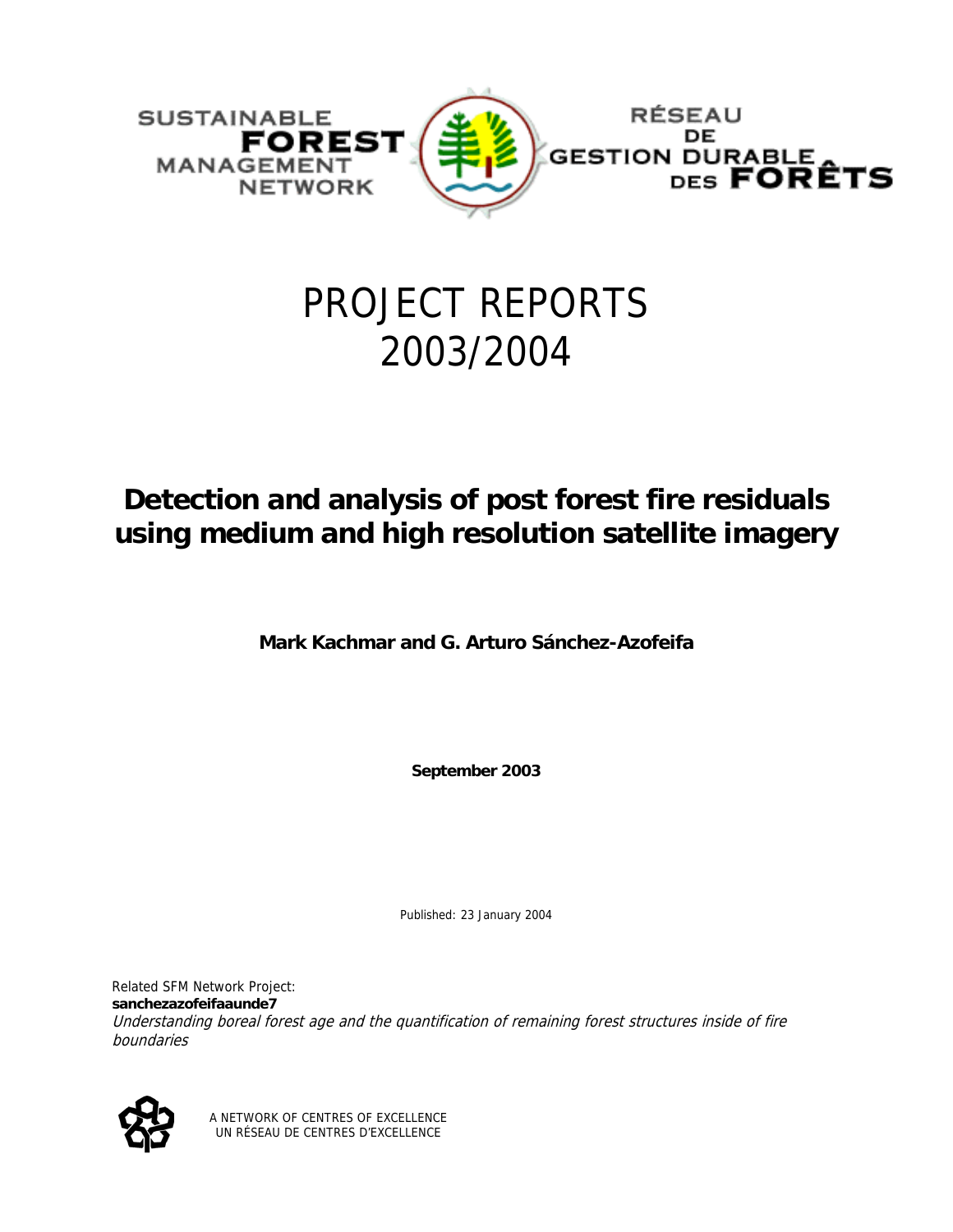# **Detection and Analysis of Post Forest Fire Residuals Using Medium and High Resolution Satellite Imagery**

**Mark Kachmar**<sup>1</sup>  **& G. Arturo Sánchez-Azofeifa** <sup>2</sup> \*

## **September 2003**

<sup>1</sup> University of Alberta, Department of Earth and Atmospheric Sciences, 126 Earth Sciences Bldg., Edmonton, AB, Canada, T6G 2E3 (e-mail:mkachmar@ualberta.ca.)

<sup>2</sup> University of Alberta, Department of Earth and Atmospheric Sciences, 126 Earth Sciences Bldg., Edmonton, AB, Canada T6G 2E3. (\* *Principal Investigator & author for correspondence*: Phone (780) 492-1822, e-mail: arturo.sanchez@ualberta.ca)

*Key Words:* Forest Fires, High-Resolution Satellite Imagery, Residual Forest Islands, IKONOS, Landsat ETM+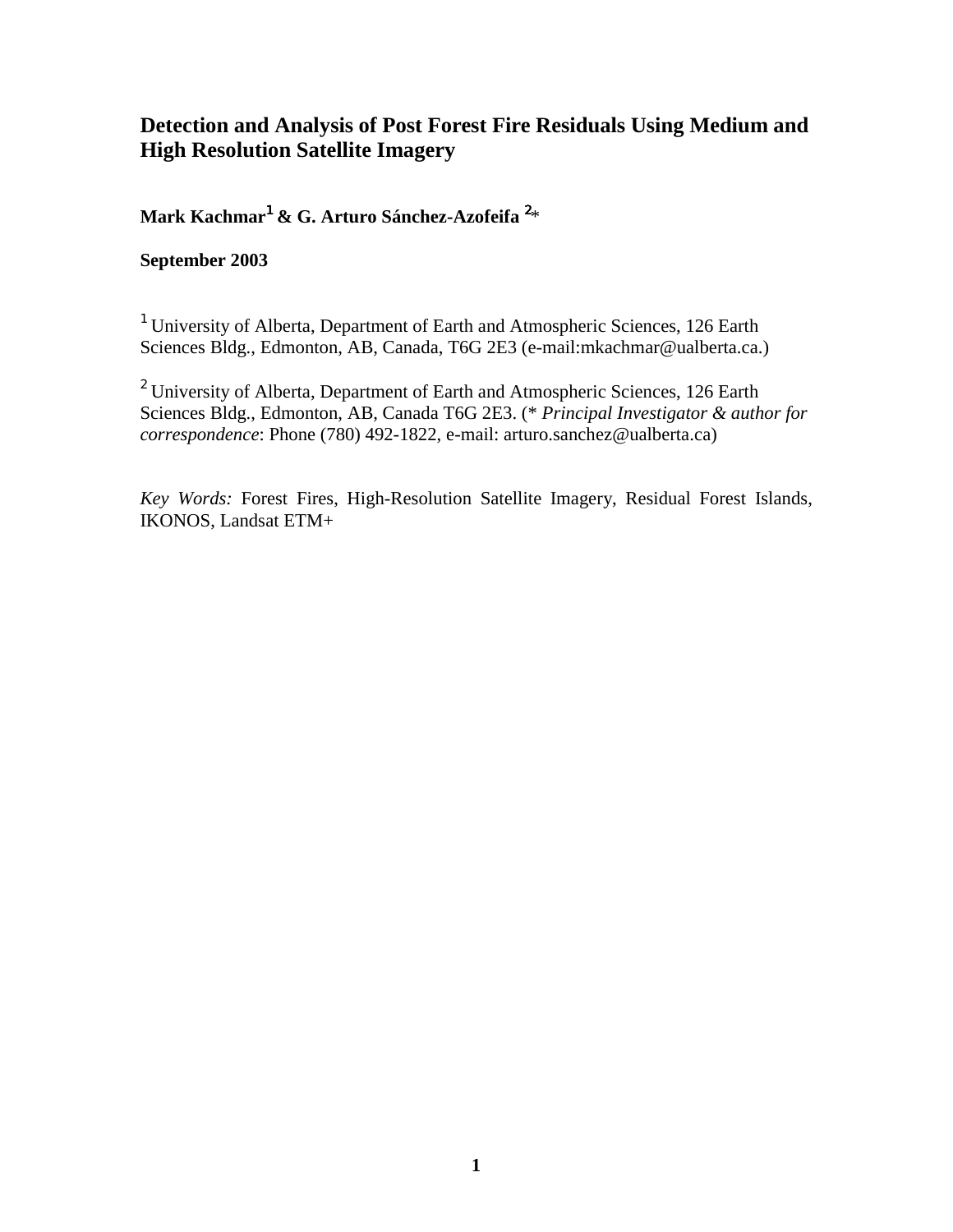#### *1. Synopsis of Research Objectives*

 This project is a joint undertaking between the EOSL, Dr. Stan Boutin's Biodiversity group and Al-Pac Inc. At present, the geographic area of forest fires are not considered to be part of the landscape by major monitoring programs in the province such as the Alberta Ground Cover Characterization Program (AGCC). Currently, the AGCC blackens out the entire burned area within the external boundary of the fire. Consequently, no land cover classes are reported inside of burned areas. This approach does not allow for the characterization of post-fire forest fragments that are still alive within burn boundaries. The impact of this practice may be an overestimation of the overall extent of burned areas, and a lack of recognition of viable post-fire forest stands. Al-Pac, for one, has identified the ability to update fire and cutblock boundaries, and the residual timber volume left post-disturbance, as having important implications on Annual Allowable Cut (AAC) levels; and therefore the future timber value of an area. In general, large fires result in a net reduction in AAC and further adjustments to the AAC, involving bringing viable timber stands back into AAC calculations, are delayed several years after the fire has occurred. Hence this project has two main advantages, a) it will allow for the quantification of the actual amount of fiber that was lost in the fire, and hence provide accurate adjustments to the AAC if needed; and b) it provides comprehensive distributions of live vegetation inside of forest boundaries that can be integrated into biodiversity monitoring programs. This study uses IKONOS, and Landsat 7 ETM+ as data as data from these systems is already widely used in the forestry industry, and the NCE-SFMN biodiversity group. We expect that the outcome of this project will be the development and implementation of a protocol that will allow for the better estimation of a) the extent of fire scars at higher resolutions than before and b) the quantification of those forest resources that remain alive within these burned areas.

#### *2. Progress made towards answering these questions or achieving these objectives*

 This research employs medium and high-resolution IKONOS (4-m spatial resolution) and Landsat ETM+ (28.5 m spatial resolution) satellite imagery to detect and analyze the distributions of live post-fire residuals within two large area (>100,00 ha) fires [2001 Chisholm and 2002 House River] in Northern Alberta, Canada (Figure 1). This study differs from previous approaches to characterize fire-affected areas by focusing not on what the fire consumed but on detecting those forest patches that remained alive within the fire perimeter. Residual patch and shape level metrics are calculated to examine how the choice of satellite imaging sensor, minimum mapping unit and anthropogenic features influence residual area statistics, which has implications for the use of residual data in post-fire burn mapping and residual retention forest harvesting.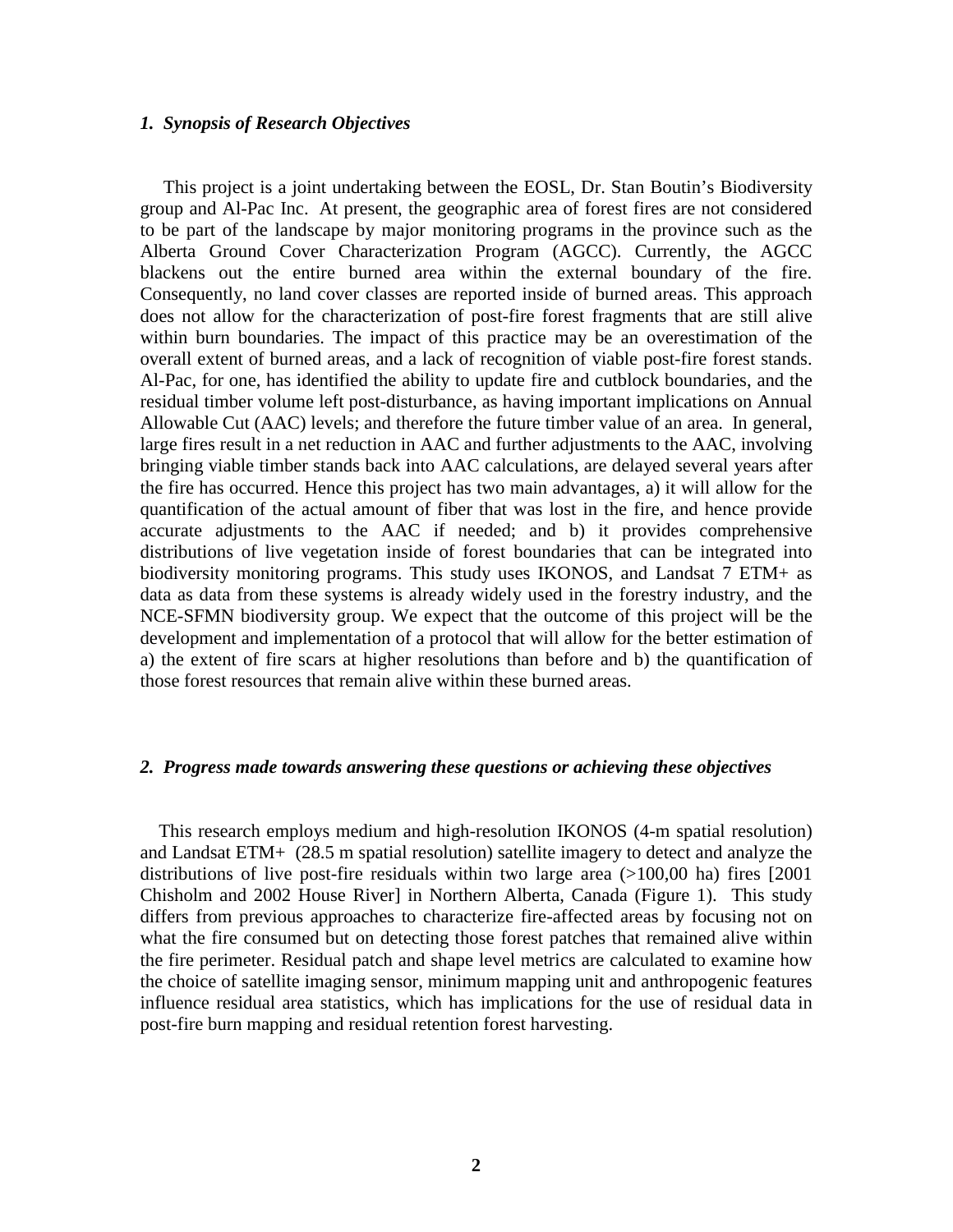#### *3. Key findings and deliverables; and 4. How the research contributes to advancement of knowledge in the field*

 Land cover classifications, in areas affected by forest fire, need to move beyond descriptive and qualitative definitions (i.e. burnt area) and provide meaningful information on the features occurring within these disturbed areas. The goal of this research was to examine the use of high and medium resolution imagery for residual detection and to analyze the distributions of residuals within fire-affected areas. The results of this study do not only provide insight into the consideration that must be taken when employing residual data into subsequent ecological or secondary numerical analysis, but also serve as an important guideline for the use of data derived from remote sensing platforms into residual retention forest harvesting protocols.

#### *Key Findings:*

Forest fires rarely consume everything in their path and tend to leave behind live irregularly shaped patches and/or linear rows of mature trees within the fire perimeter known as *residuals* (Rowe & Scotter, 1973) (Figure 2). The Chisholm and House River study areas are two areas undergoing different land use and land cover change dynamics and the residuals have been detected using two different satellite image sensors. The Chisholm fire was examined with an imaging sensor with a spatial resolution of 28.5 meters and the House River fire with a 4-meter spatial resolution. The residual forest classes examined at varying minimum mapping units were used to compare the impact of an areal-based sampling unit on patch level metrics. To investigate the amount of residual forest within the fires, residual area is analyzed as a function of class area and total landscape area for each of the minimum mapping unit classes.

 To investigate the impact of changing minimum mapping unit (MMU) on residual area statistics, residual polygons from the Chisholm and House River Fire were queried into 10 classes at 10 minimum mapping unit intervals  $(0 - 0.01, 0.11 - 1, 1.1 - 5, 5.1 - 10,$ 10.1-20, 20.1-40, 40.1-60, 60.1-80,  $> 80$  ha). These intervals were based on previously published data on post-fire residuals in the province of Alberta, Canada (Lee et al., 2002). To analyze similarities and differences in each study area and at the different class intervals, we calculate the total landscape area of each class (TLA), area of each individual class (CA), the number of patches (NumP) and the mean patch size (MPS) (McGarigal & Marks, 1994). Because the two study areas are undergoing different impacts of linear feature disturbances and are being observed at different sensor spatial resolutions, we calculate shape level metrics including edge density (ED) and areal weighted mean shape index (AWMSI).

 Table 1 displays the results of the patch and shape level metrics for the 2001 Chisholm and 2002 House River fires, respectively. In both the Chisholm and House River fire, the largest minimum mapping unit (> 80 ha MMU) class has the largest amount of residual forest in each of the study areas. This class (> 80 ha) contains more residual forest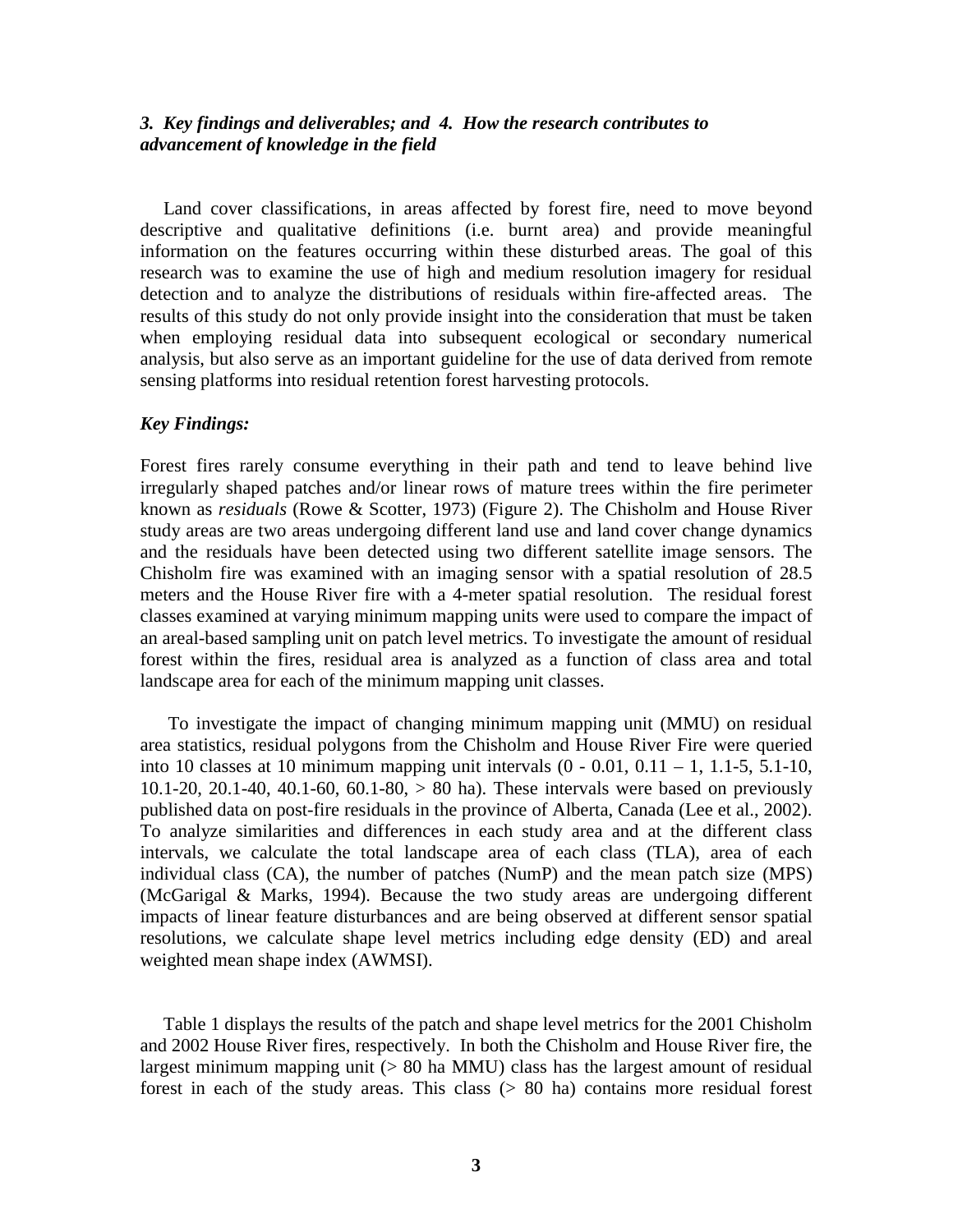contained than all classes combined (Figure 3). This indicates that large area patches do exist within both of the study areas. However, by examining the amount of residual forest in each of the classes in terms of the total landscape area, opposite trends are evident. For the Chisholm fire, the largest class (> 80 ha) still maintains the most amount of residual forest on the landscape, but in the House River fire, the smaller MMU classes (<0- 5 ha) actually contain more residual forest.

 To investigate why the lower MMU classes contain more residual forest in the 2002 House River fire, it is useful to examine the number of residual patches and mean patch size. Analysis of the House River fire residual polygons shows that this fire contains a large number of small area patches. In total, these small patches comprise a large proportion of the total landscape. For example, the number of patches in the House river fire at the  $\lceil 5 \rceil$  hal class size is 18,844 patches, while the largest MMU class  $\lceil 5 \rceil$  80 hal contains only 4 residual patches (Figure 4). The trend toward smaller number of patches at higher MMU classes is also characteristic of the Chisholm Fire data, where the number of patches decreases from 6,771 in the lowest MMU class [< 0.1 ha] to only 51 patches at the highest MMU class [> 80 ha] (Table 1). For the 2002 House River fire, only the largest MMU class [> 80 ha] shows a significant increase in mean patch size that is explained by the large amount of residual forest contained within this class.

 From the image classification point of view, the optimal spatial resolution is defined as the point where object size meets sensor spatial resolution (Woodcock & Strahler, 1987;Marceau, 1999). As the spatial resolution increases so too does our ability to infer smaller area residual patches using conventional pure-pixel based image classification techniques. Therefore, if a satellite image is used to detect residuals, but many of the residuals tend to occur as small or irregular shaped patches, the results may vary significantly if an area is imaged using a different satellite image sensors (Figure 9). For example, in conventional pure-pixel mapping approaches to image classification, if we use one type of imagery (i.e. Landsat TM imagery) to detect forest residuals, the sensor capabilities and classification method determine all the potential residual patches we include, while implicitly excluding smaller patches that occur at sub-pixel scales. Therefore when examining a study area with different imaging sensors, the one with the coarser spatial resolution may detect large area patches, but at higher resolutions, gaps in the forest canopy can appear. For example, the House River contains 18, 844 patches at the  $\lceil$  < 0.1 hal class size and only 4 patches at the  $\lceil$  > 80 hal class (Table 1). The House River fire captures more residual patches at the  $< 0.1$  ha MMU class as this area is assessed using 4-metre spatial resolution IKONOS imagery. However, with a coarser data such as Landsat ETM+, it is possible that many of these individual residual forest patches would be classified as single congruent patches. Furthermore, if this area had been examined at an even coarser spatial resolution, many of these individual patches may have been classified as larger contiguous patches. This would lower any estimates of the number of patches and likely increase the amount of residual forest found in the larger minimum mapping unit classes. The physical size of the study area is also a significant factor and the House River fire study area for example is a smaller sized area than the Chisholm fire perimeter.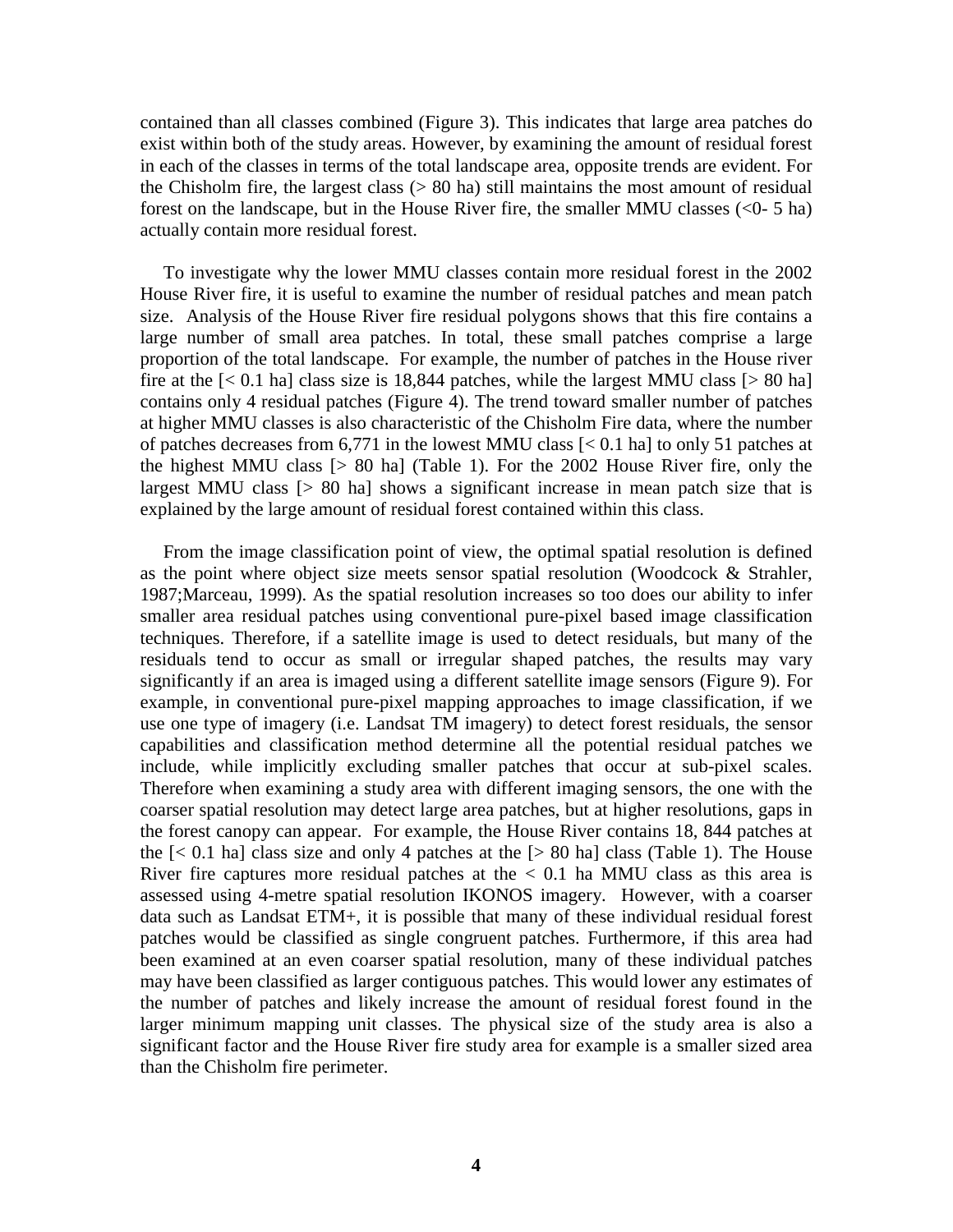When attempting to make comparisons across areas using different satellite sensors, sensor spatial resolution and the selection of minimum mapping unit is important. However, the selection of a minimum mapping unit also influences estimates of total number and the distribution of residual forest islands (Table1). If a sampling unit of five hectares is used, this can affect our estimates of total number and the distribution of residual forest islands within the fire affected areas, as patches that are too small for the minimum mapping unit are not considered in the analysis, as the patch size falls below the defined threshold. In previous post-fire residual studies using aerial photography, Eberhart and Woodard (1987) explicitly defined residual forest patches as unburnt patches at least 1ha in size, while Delong and Kessler (2000) defined a residual as an older forest patch ≤10 ha based on field data. Such variations in MMU can complicate the process of making comparisons between study areas as establishment of a single minimum mapping unit (i.e. 10 ha) is not necessarily comparable across areas that have been viewed using different satellite imaging sensors. Therefore, sensor spatial resolution and MMU selection has implications for many land monitoring systems, which are potentially overestimating the total area burnt by fires, or underestimating the total amount of residual forest on the landscape.

 Residual forest areas maintain very different natural shapes/variations in the study area that can affect the calculation of patch and shape level metrics. There are residuals that form large identifiable homogenous stands that have been surrounded by a larger fire affected area. These stands do not occur along the road, but form isolated patches within the fire-affected area. The second are relatively homogenous residuals that tend to be found at the perimeter of a linear anthropogenic feature. These residuals commonly occur along roads or seismic lines. Finally, there are residuals that do not seem to occur within a larger patch but tend to be found in a region that was not prone to burning such as a wetland (Figure 2). To investigate the complexity of the residual shapes in each fire, shape level metrics are computed to quantify residual landscape configuration. The areal weighted mean shape index (AWMSI) is a robust method used to measure the average patch shape or the average perimeter to area ratio for the residuals and can highlight if patches tend to from circular shapes or follow jagged patterns with rough edges (Saura, 2002). This information is important, considering that fire-affected areas do not always have clear transitions between deciduous and coniferous forest stands or, these stands can be modified by the presence and locations of anthropogenic linear features. The AWMSI shows opposite results in each of the study areas. In the House River fire, there are increasing complex patches at lower MMU classes, and a decrease in complexity at the higher MMU classes (Figure 5). Conversely, the AWMSI tended to increase for the Chisholm fire, until class seven [60.1- 80 ha] when the values increased the greatest. In certain areas of the fire perimeters, isolated stands maintain bona-fide boundaries between fire affected and residual areas, while in other regions there is a gradual transition from residuals to fire affected areas. Although forest ecologists can relate residual dynamics to fire and successional processes, such configurations may also be related to fire suppression techniques, via the creation of linear feature firebreaks that were used to extinguish the fire. Residuals shapes result not only from the way the fire moved across the landscape, but was also due to anthropogenic factors such as (i.e. roads, transmission lines, seismic lines) occurring within the fire perimeter (Figure 6).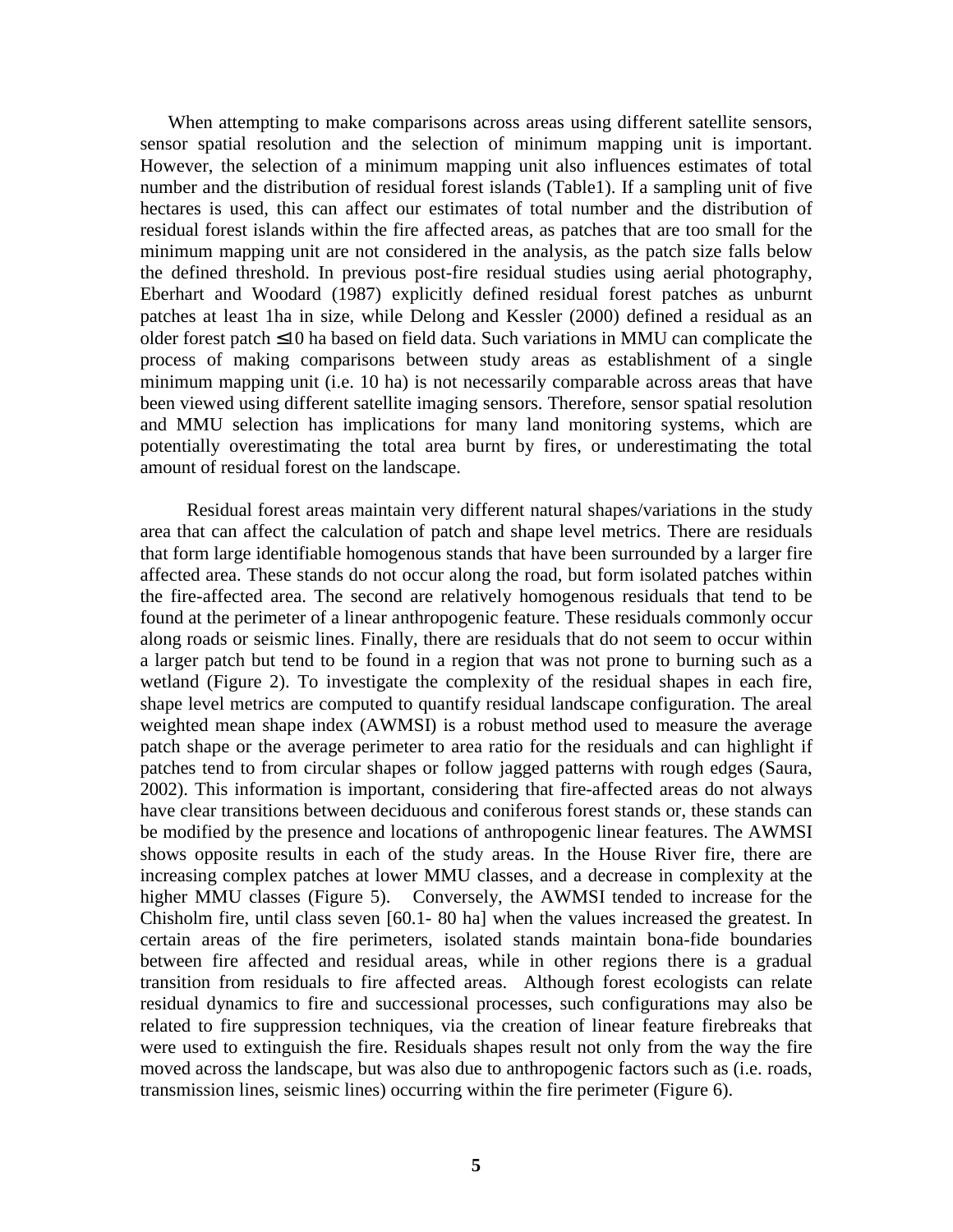Areas undergoing different land use and land cover change pressures can modify residual locations and shapes, making it difficult to compare results from studies that use varying minimum mapping units. Presently data collected on post fire residuals using photographic interpretations from aerial photography are used to devise forest-harvesting guidelines based on emulating natural disturbances (Lee et al., 2001). However, considering that much of the available data on residuals is based at certain minimum mapping units and different scales, it is not unlikely that residuals of a certain size are being biased. Forest managers deciding on how to harvest timber at a landscape scale need to be aware of the limitations of using data on post-fire residuals in forest management, considering that different areas are undergoing different natural ecological processes, fire histories and land use and land cover change dynamics.

 If data on post fire residuals is used to characterize post fire environments without considering or understanding the limitations of the imaging sensor, and/or the rationale for choosing a given minimum mapping unit, the potential for poor forest management decisions may result. This is particularly true as is not known whether data derived on post-fire residuals in one area can be readily transferred into a forest management strategy in a different area, or for how long of a time interval data on post fire residuals can be used in support of forest harvesting practices. Furthermore, in areas that are under continuing linear disturbances, as it is typical in boreal Alberta, it will become increasing difficult to determine how the locations and distributions of post-fire residual are changing or will change in the future. For example, areas such as the Chisholm Fire study area that are undergoing increasing linear feature expansion are affected by a fire, they may show an even greater increase in the number of residual patches. Local weather conditions, the timing of year and image acquisition date, as well as the choice of satellite image and minimum mapping unit and influence of linear features can affect results and interpretations. Therefore, using such information into a management framework must occur using a precautionary approach that recognizes the shortcomings of the data.

 Larson (1980) recognizes that variations in boreal communities exist in both wide geographical and local dimensions and Kellömaki (2000) notes that more research is needed on how boreal forests function in natural conditions at different scales. The mapping of fire-affected areas has been noted as a research area in need of improvement (Conard et al., 2001) and future satellite systems may be able to provide more detailed interpretations of residual forest cover, including information on forest species and compositional information. Therefore, an initial step towards developing meaningful characterizations of post-fire land cover will include developing residual classification schemes that are hierarchical in nature and will allow for increasingly flexible integration of information collected from various imaging platforms. Thorough investigations of post-fire areas will also require carrying out studies of post-fire environments in not only the province of Alberta, but also in other jurisdictions and countries in parts of the boreal forest ecosystem. Such a broad perspective may provide for an increasingly unified approach to sustainable forest management and therefore will require a much larger international focus and the ability to compare results in areas that are not necessarily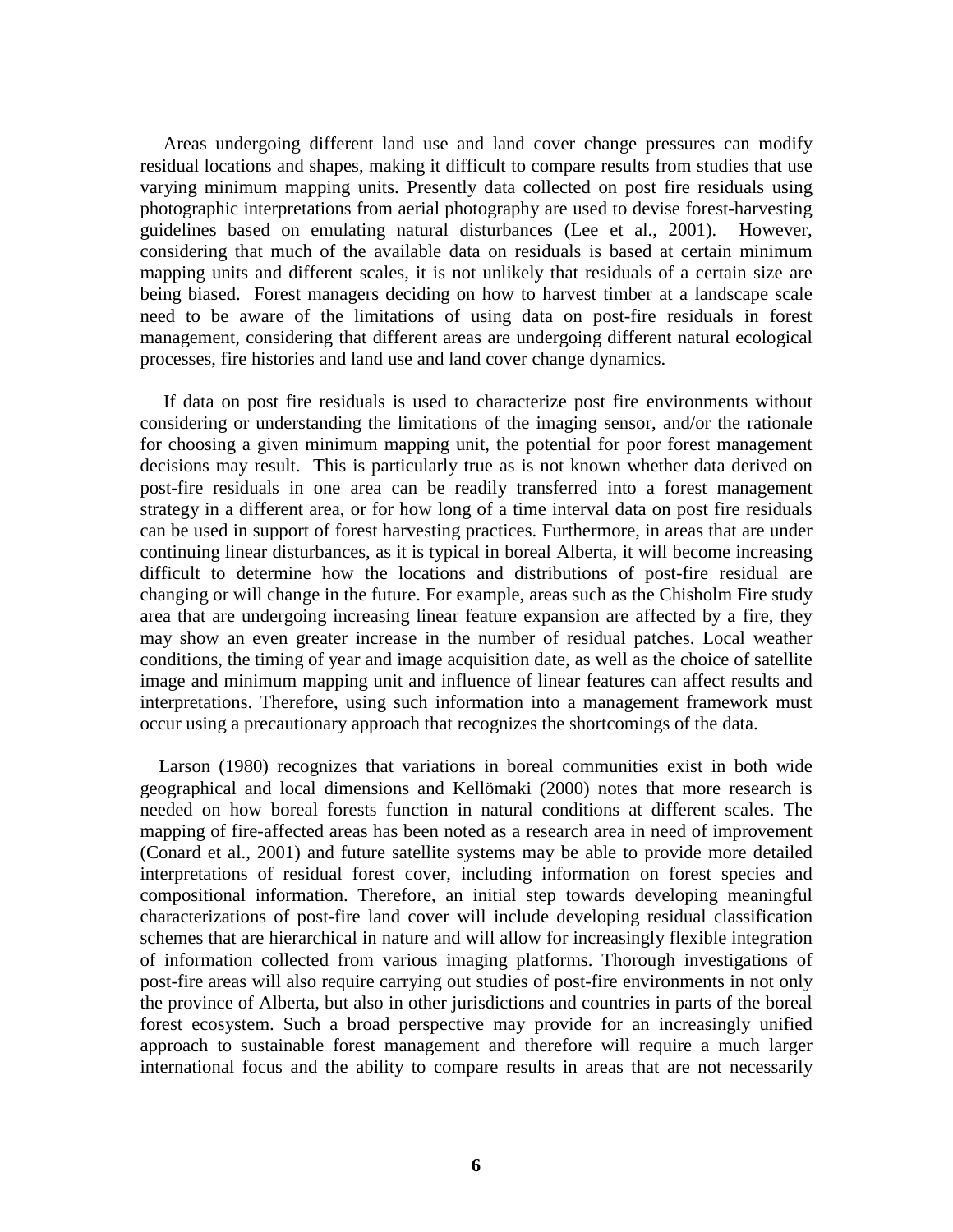undergoing the same linear feature expansion or forest harvesting practices that are occurring within the province of Alberta.

### *5. How the research and any products generated by the research, benefit participating partners and affiliates, and other organizations in Canada*

 An outcome of the research partnership was a Sustainable Forest management fellowship for MSc Candidate Mark Kachmar. The main goal of this internship was to attempt to understand how to integrate satellite remote sensing techniques with operational forestry, specifically looking at the role of remote sensing in post forest fire timber salvaging and planning. Through this partnership, this research progressed from a technical challenge to a potentially beneficial practice that could aid post fire operational forestry. Without the communication and interaction with a partnering forestry company that was possible through this fellowship, I believe that such a progression would likely have not fully matured or been lacking in a real management context. During the course of my fellowship, I accomplished many secondary objectives including:

- 1) Understanding that practical work experience cannot be gained solely within the University, and thus, this internship made me realize the need to build communication and technological bridges that can overcome discourse and technical barriers that inhibit the dissemination and use of new technological tools in sustainable forestry, and;
- 2) Gaining insight and becoming aware of the logistical and operational challenges forestry company deal with on a day-to-day basis and;
- 3) Experiencing first hand the socio/cultural realities of working in isolated areas at a major pulp and paper mill in North America that I believe are important considerations for future employment options and careers.

#### *6. Management/policy implications (i.e., practical applications of the research)*

 This research has laid the foundation for improved methods for characterizing forest areas affected by fire. This research argues that the choice of methods must also be used relative to the landscape dynamics that are occurring in a specific study area, such that a given set of classification techniques needs to be carefully evaluated before implementing them in a new area under dynamic land cover forces, and requiring a unique management solution to an ecological or management question. The direct benefits of this research for are improved approaches to 1) Characterizing post fire land cover that can improve estimates of the area and extent of forest cover burnt by fire. The results are also important for future fuel mapping initiatives, as previous methods for assessing the land cover in fire-affected areas do not consider the fuel sources provided by live unburnt post-fire residuals. Finally, remote sensing should aim to produce accurate, transparent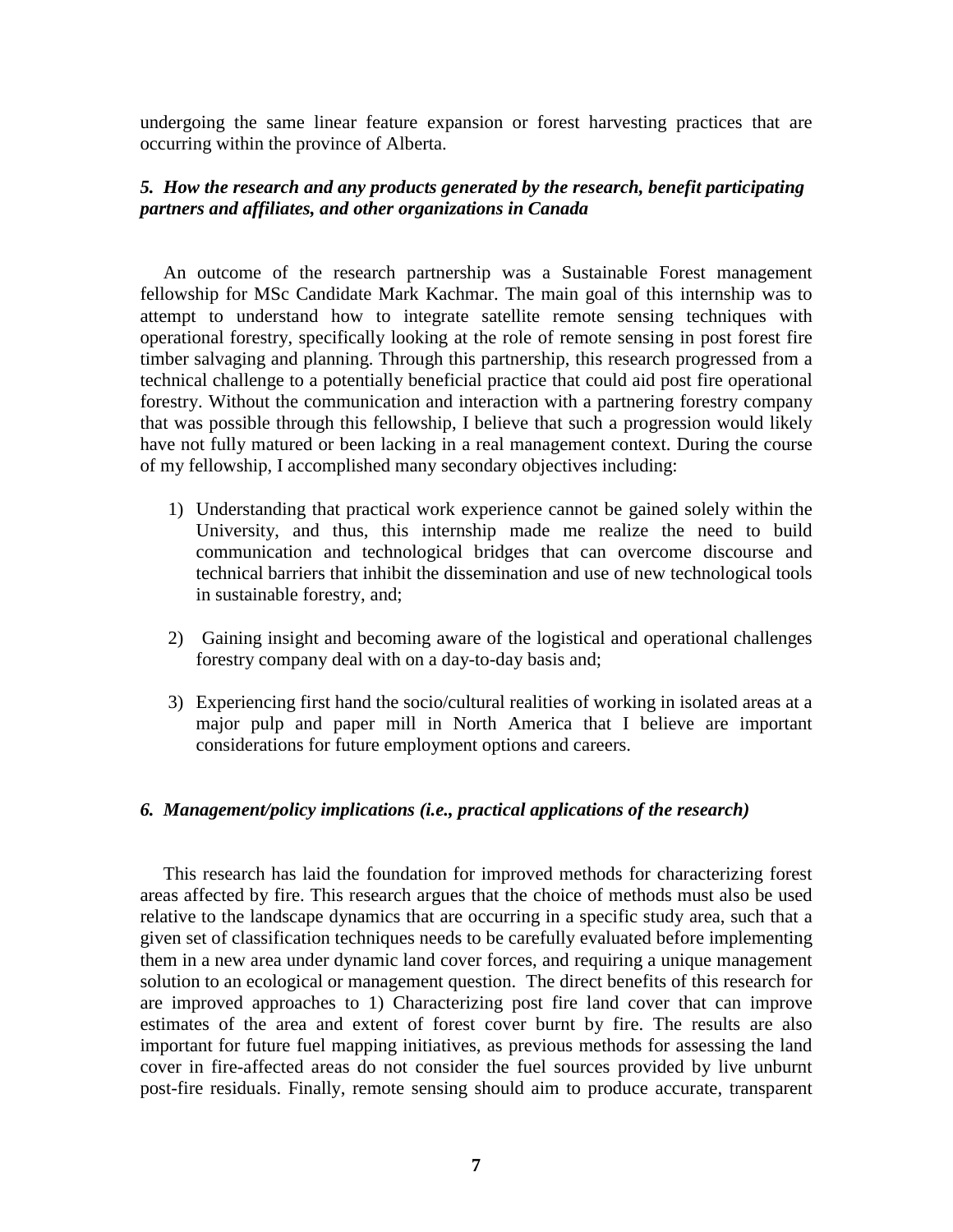results that can be quickly disseminated and accessible to those agencies that could benefit from them. Data transfer however is not the only step, and data sharing includes education and training on the limitations and processes involved in generating land cover information using satellite imagery. Without such efforts and knowledge transfer, the effectiveness of using the resulting data products in support of natural resource management and habitat conservation is limited.

#### *7. Any opportunities that emerged or problems that were encountered, and how these were addressed*

Mark Kachmar was awarded a 2002 industrial fellowship with Alberta Pacific Forest Industries Inc. during the course of this research project. The internship was to attempt to integrate satellite remote sensing techniques with operational forestry, specifically looking at the role of remote sensing in post forest fire timber salvaging and planning. Through this partnership, my research progressed from a technical challenge to a potentially beneficial practice that could aid post fire operational forestry. Without the communication and interaction with a partnering forestry company, I believe that such a progression would likely have not fully matured or been lacking in a real management context. Mark Kachmar was also awarded the Space Imaging award from the American Society for Photogrammetry and Remote Sensing for the application of high-resolution satellite imagery.

#### *8. Future follow-up or related research to be undertaken*

 Thorough investigations of post-fire areas will also require carrying out studies of post-fire environments in not only the province of Alberta, but also in other jurisdictions and countries in parts of the boreal forest ecosystem. Such a broad perspective may provide for an increasingly unified approach to sustainable forest management and therefore will require a much larger international focus and the ability to compare results in areas that are not necessarily undergoing the same linear feature expansion or forest harvesting practices that are occurring within the province of Alberta.

#### *9. Acknowledgement of those individuals or organizations who contributed substantially to scientific and technical aspects, or gave financial support*

 We would like to thank the Sustainable Forest Management Network [SFMN] and Alberta Pacific Forest Industries Inc. [ALPAC] for their support of this research. I wish to also thank Dr. Elston Dzus for helping to facilitate the industrial fellowship at ALPAC, as well as Mr. Matthew Smith, and other members of ALPAC's woodlands group, for their discussions, feedback and continuing support of this research project. I would also like to thank Dr. G. Arturo Sánchez-Azofeifa for his continuing support of this research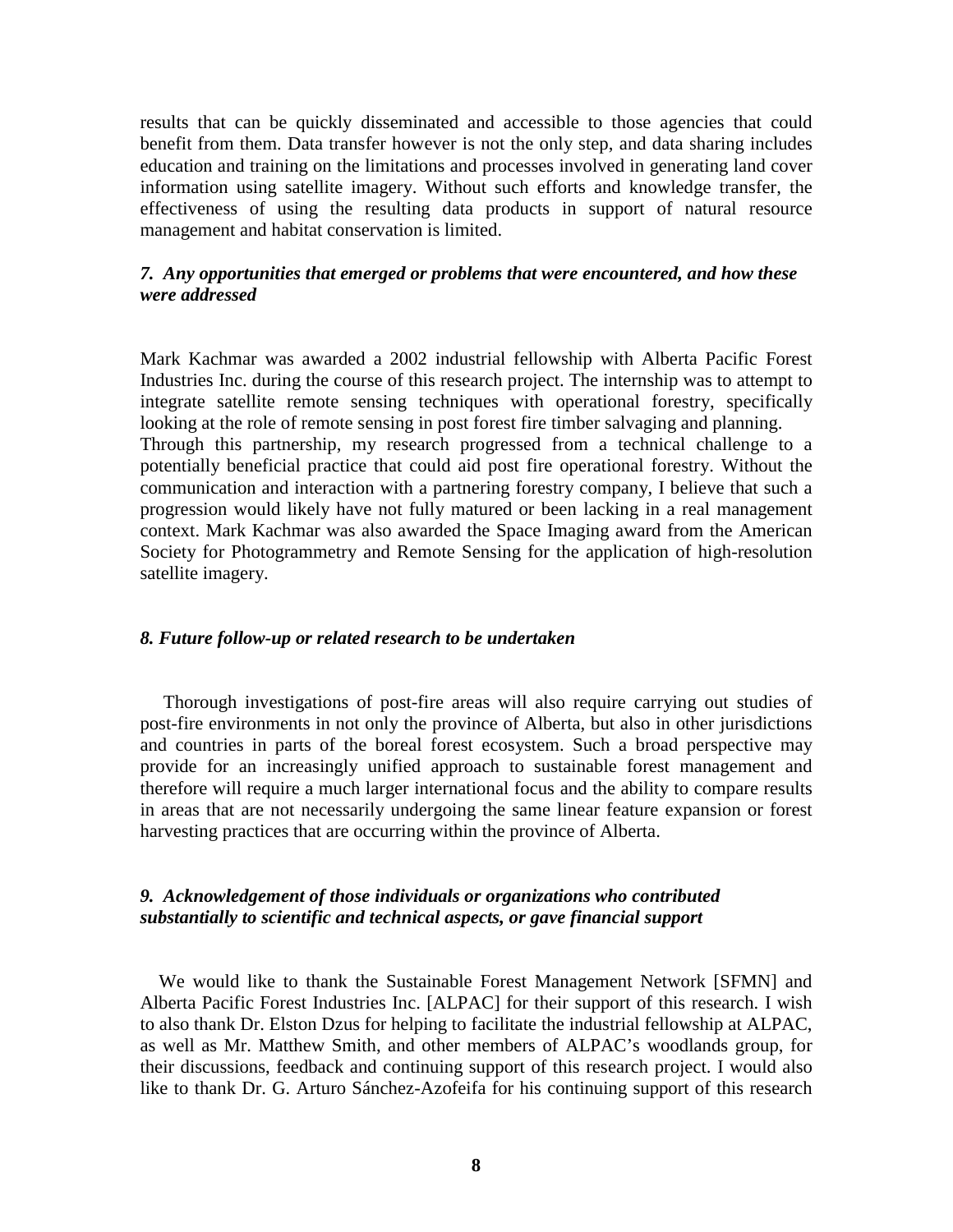and for encouraging me to work with Government and Industrial partners in Alberta. We would also like to acknowledge the American Society for Photogrammetry and Remote Sensing (ASPRS) and the Space Imaging Corporation for providing the IKONOS image data grant to support this research.

#### *10. References*

- Conard, S. G., Hartzell, T., Hillbruner, M.W. & Zimmerman, G.T. 2001. Changing fuel management strategies-- The challenge of meeting new information and analysis needs. *International Journal of Wildland Fire,* 10, 267-275.
- Delong, S., Kessler, W. 2000. Ecological characteristics of mature forest remnants left by wildfire. *Forest Ecology and Management*, 131, 93-106.
- Eberhart, K.E & Woodard, P.M 1987. Distribution of residual vegetation associated with large fires in Alberta. *Canadian Journal of Forest Resources*, 17, 1207-1212.
- Kellömaki, S. 2000. Forests of the boreal region: gaps in knowledge and research needs. *Forest Ecology and Management*, 132, 63-71
- Larson, J.A. 1980. The Boreal Ecosystem. New York. Academic Press (500 pp).
- Lee, P., Smyth, C., & Boutin, S. 2001. Large-scale planning of live treed residuals based on a natural disturbance-succession template for landscapes. In Alberta Research Council.
- Marceau, D. J. H., G.J. 1999. Remote sensing contributions to the scale issue. *Canadian Journal of Remote Sensing,* 25, 4, 357-366.
- McGarigal, K. & Marks, B. 1994. FRAGSTATS\*ARC: Spatial pattern analysis program for quantifying landscape structure (Version 2.0). Corvallis, OR.
- Saura, S. 2002. Effects of minimum mapping unit on land cover data spatial configuration and composition. *International Journal of Remote Sensing*, 23, 22, 4853-4880.
- Woodcock, C.E & Strahler, A.H. 1987. The Factor of Scale in Remote Sensing. *Remote Sensing of Environment,* 21, 311-322.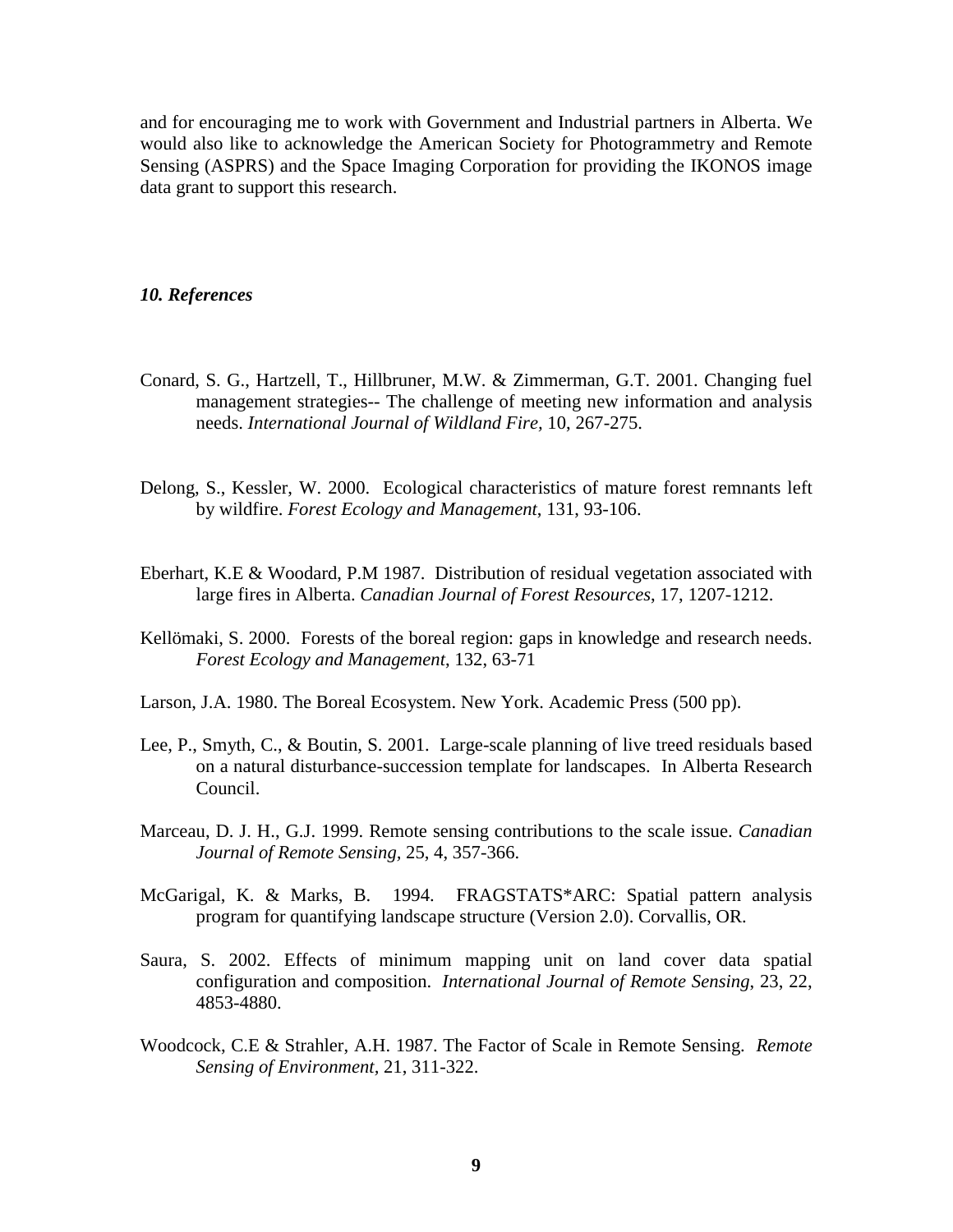List of Figures



Figure 1. Locations of the 2002 Crow Lake Ecological Reserve [affected by the 2002 House River fire] and the 2001 Chisholm Fire overlaid onto the Province of Alberta, Canada.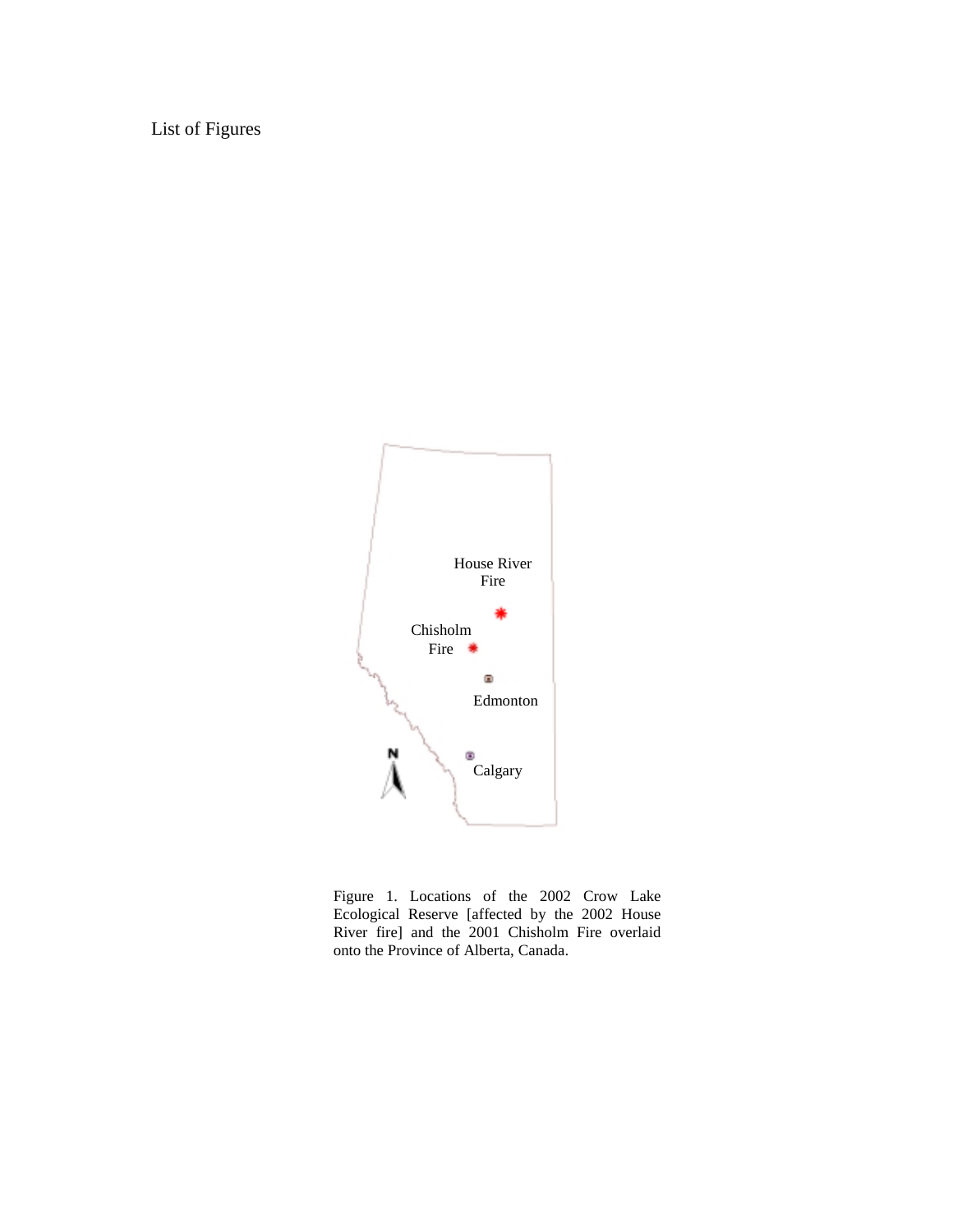

Figure 2. Bird's-eye-view pictorial representation of the locations and geometric shapes of unburnt [residual] forest patches located within the Chisholm (2001) and House River (2002) fire perimeter occurring as a) isolated forest islands; b) between agricultural fields; c) bordering lakes; d) along seismic lines; e) along road edges; and f) along transmission lines.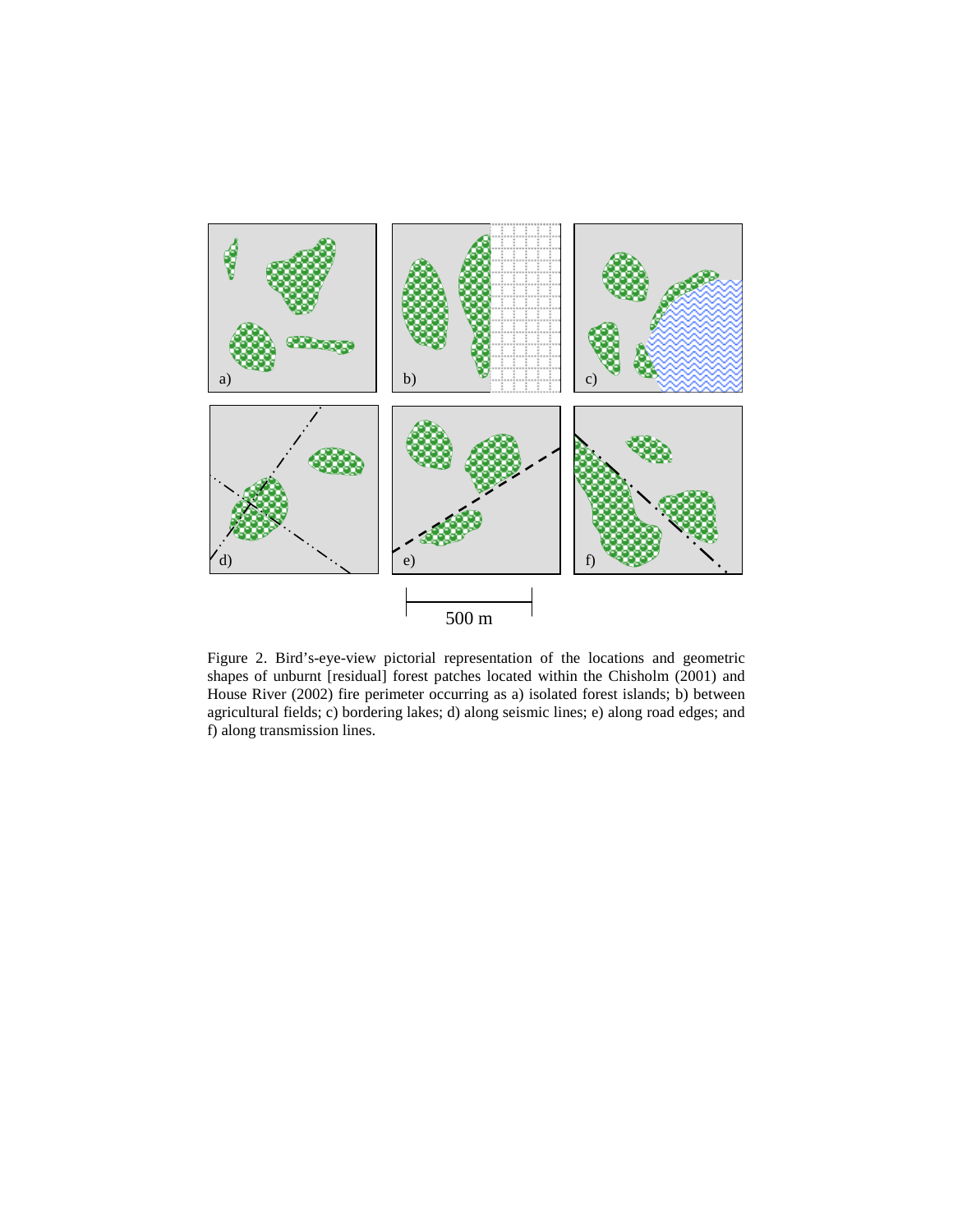

Figure 3. Total Landscape (top) and Class Area (bottom) calculated as a function of minimum mapping unit from a classified Landsat ETM+ image acquired over the perimeter of the 2001 Chisholm fire and from a classified IKONOS image acquired over the perimeter of the 2002 House River Fire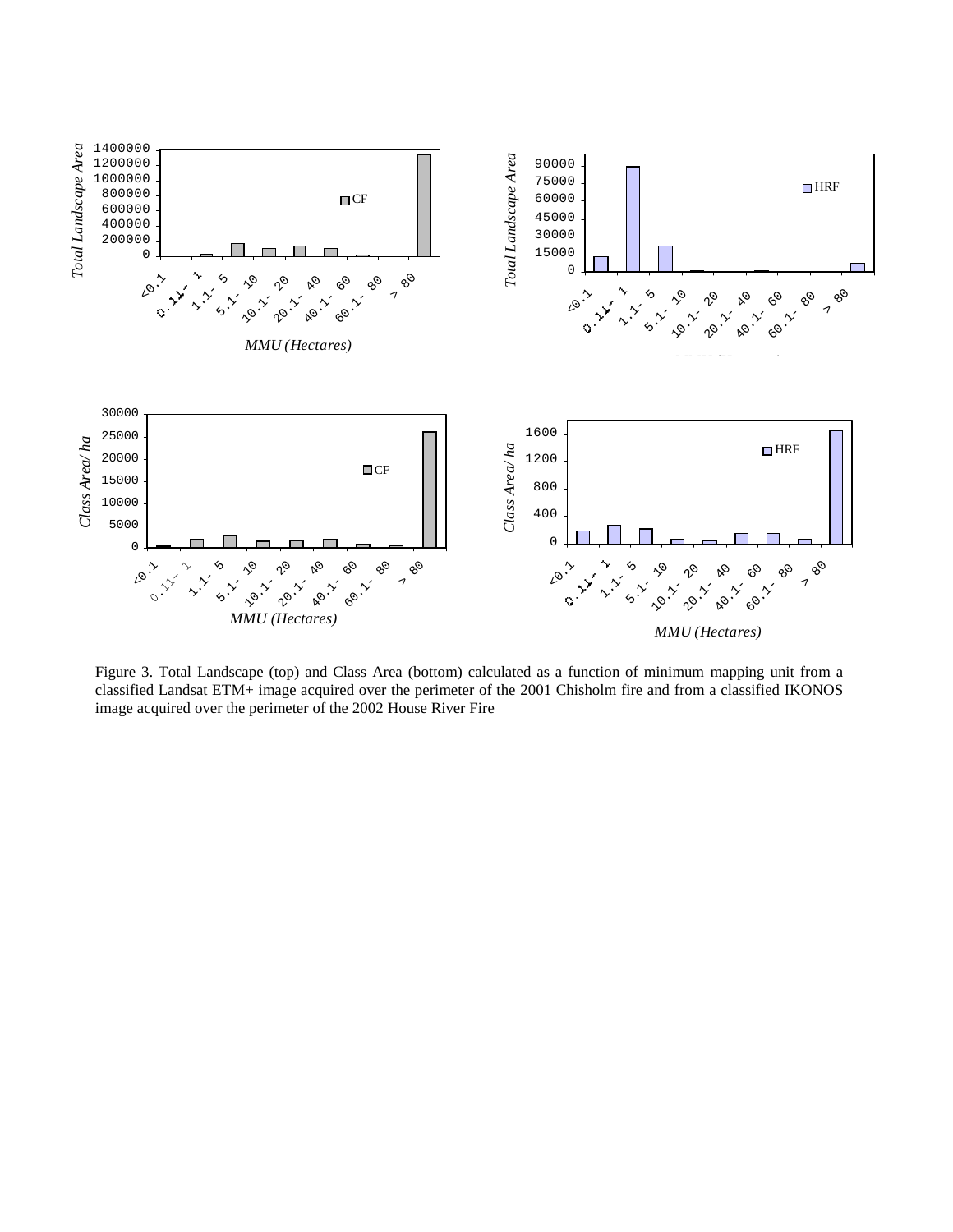



Figure 4. Number of Patches and Mean Patch Size calculated as a function of minimum mapping unit for the perimeter of the 2001 Chisholm and 2002 House River Fires.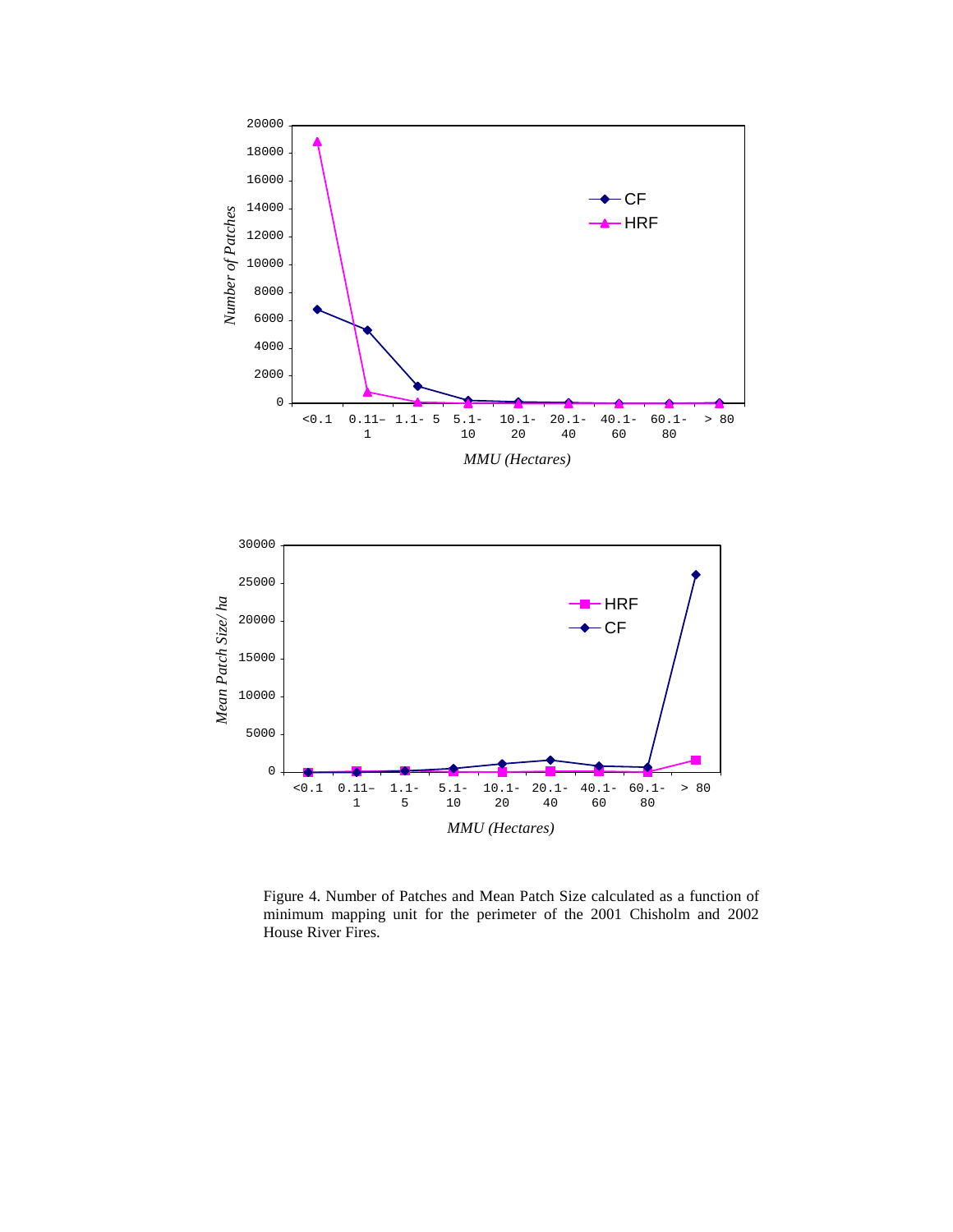

Figure 5. Areal Weighted Mean Shape Index calculated as a function of minimum mapping unit for the perimeter of the 2001 Chisholm and 2002 House River Fires. Mean Patch Fractal Dimension calculated as a function of minimum mapping unit for the perimeter of the 2001 Chisholm and 2002 House River Fires.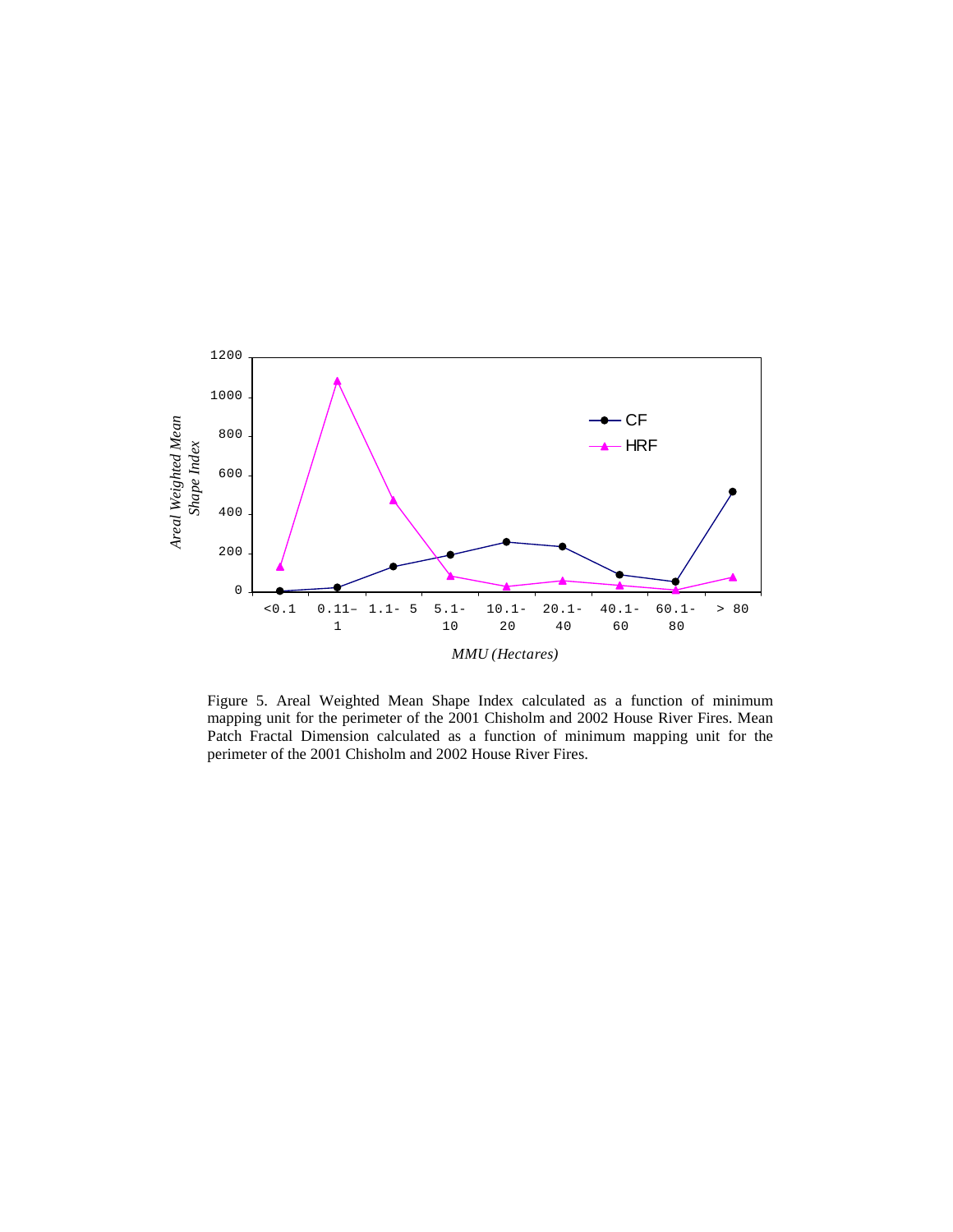

Increasing Sensor Spatial Resolution

Figure 6. Pictorial representation of the effect of increasing sensor spatial resolution on different sized residual forest patches affected by a) seismic lines; b) bordering lakes; and c) roads overlaid onto a grid representing sensor field of view at 28.5, 15 and 4 metre sensor spatial resolution perimeter.